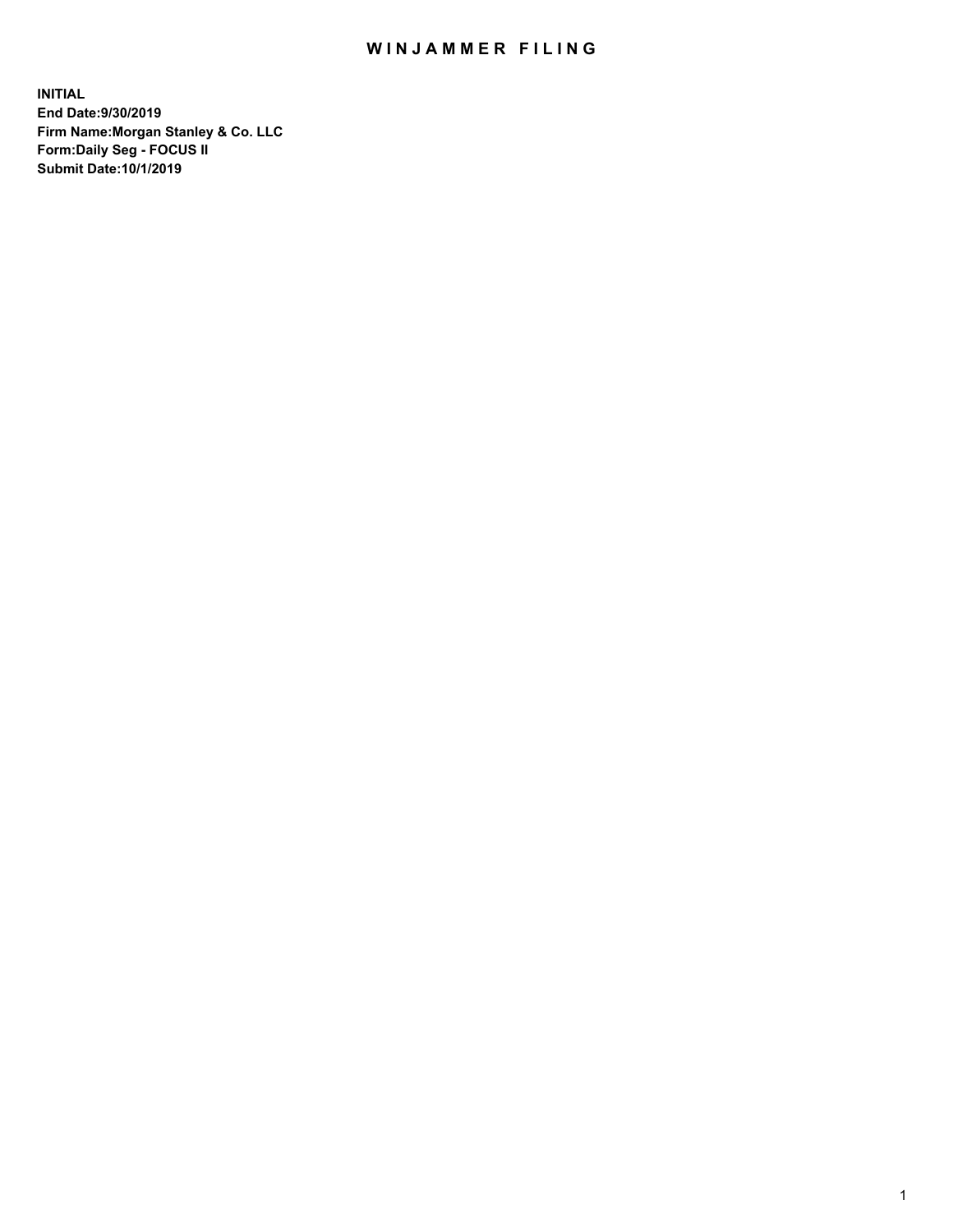**INITIAL End Date:9/30/2019 Firm Name:Morgan Stanley & Co. LLC Form:Daily Seg - FOCUS II Submit Date:10/1/2019 Daily Segregation - Cover Page**

| Name of Company                                                                                                                                                                                                                                                                                                                | Morgan Stanley & Co. LLC                               |
|--------------------------------------------------------------------------------------------------------------------------------------------------------------------------------------------------------------------------------------------------------------------------------------------------------------------------------|--------------------------------------------------------|
| <b>Contact Name</b>                                                                                                                                                                                                                                                                                                            | <b>Ikram Shah</b>                                      |
| <b>Contact Phone Number</b>                                                                                                                                                                                                                                                                                                    | 212-276-0963                                           |
| <b>Contact Email Address</b>                                                                                                                                                                                                                                                                                                   | lkram.shah@morganstanley.com                           |
| FCM's Customer Segregated Funds Residual Interest Target (choose one):<br>a. Minimum dollar amount: ; or<br>b. Minimum percentage of customer segregated funds required:% ; or<br>c. Dollar amount range between: and; or<br>d. Percentage range of customer segregated funds required between:% and%.                         | 235,000,000<br><u>0</u><br><u>0 0</u><br>0 Q           |
| FCM's Customer Secured Amount Funds Residual Interest Target (choose one):<br>a. Minimum dollar amount: ; or<br>b. Minimum percentage of customer secured funds required:%; or<br>c. Dollar amount range between: and; or<br>d. Percentage range of customer secured funds required between:% and%.                            | 140,000,000<br><u>0</u><br><u>00</u><br>0 <sub>0</sub> |
| FCM's Cleared Swaps Customer Collateral Residual Interest Target (choose one):<br>a. Minimum dollar amount: ; or<br>b. Minimum percentage of cleared swaps customer collateral required:% ; or<br>c. Dollar amount range between: and; or<br>d. Percentage range of cleared swaps customer collateral required between:% and%. | 92,000,000<br><u>0</u><br><u>00</u><br>0 <sup>0</sup>  |

Attach supporting documents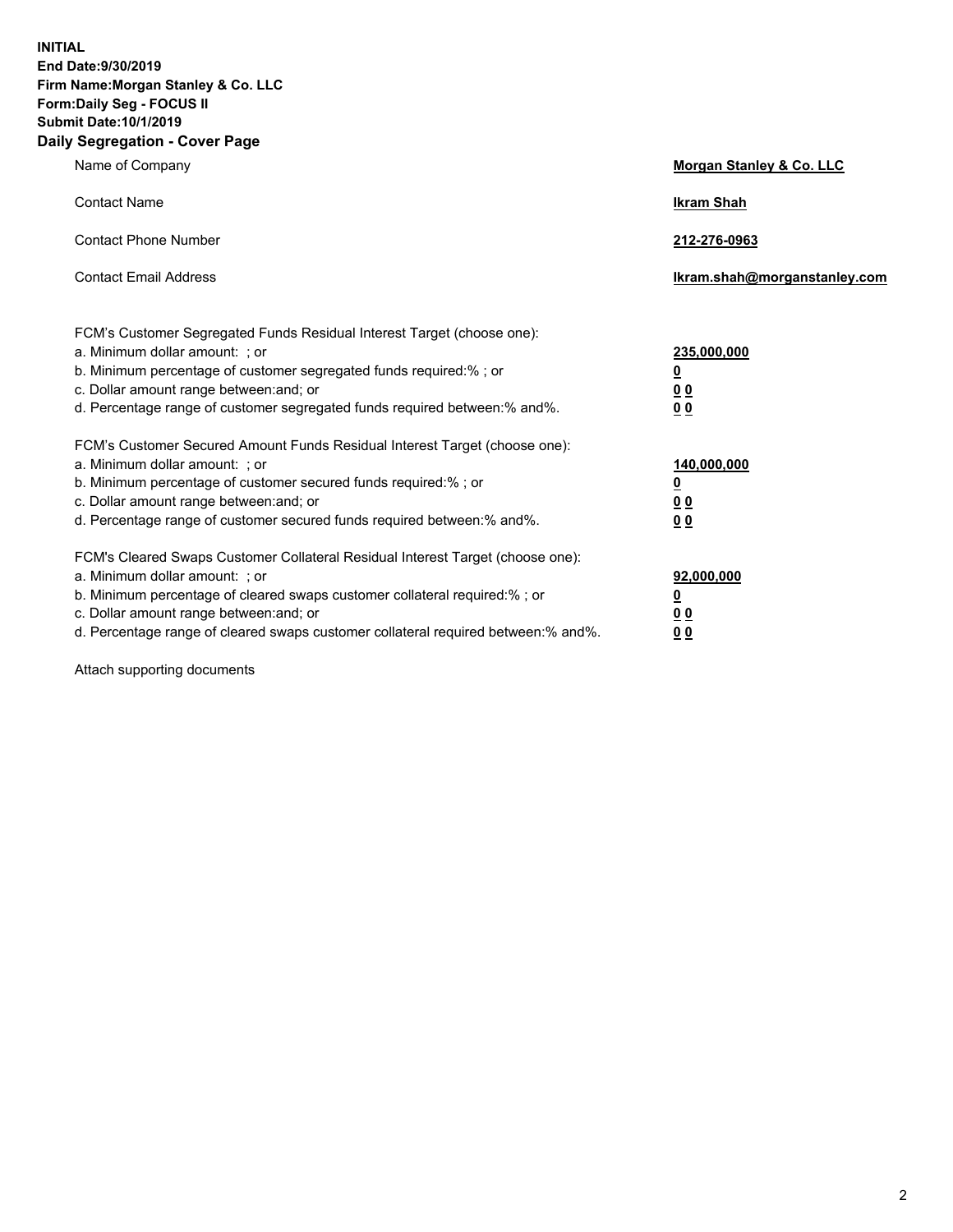## **INITIAL End Date:9/30/2019 Firm Name:Morgan Stanley & Co. LLC Form:Daily Seg - FOCUS II Submit Date:10/1/2019**

## **Daily Segregation - Secured Amounts**

|          | Foreign Futures and Foreign Options Secured Amounts                                                                  |                                   |
|----------|----------------------------------------------------------------------------------------------------------------------|-----------------------------------|
|          | Amount required to be set aside pursuant to law, rule or regulation of a foreign                                     | $0$ [7305]                        |
|          | government or a rule of a self-regulatory organization authorized thereunder                                         |                                   |
| 1.       | Net ledger balance - Foreign Futures and Foreign Option Trading - All Customers                                      |                                   |
|          | A. Cash                                                                                                              | 2,872,224,527 [7315]              |
|          | B. Securities (at market)                                                                                            | 2,334,424,900 [7317]              |
| 2.<br>3. | Net unrealized profit (loss) in open futures contracts traded on a foreign board of trade<br>Exchange traded options | 161,279,146 [7325]                |
|          | a. Market value of open option contracts purchased on a foreign board of trade                                       |                                   |
|          | b. Market value of open contracts granted (sold) on a foreign board of trade                                         | 31,503,618 [7335]                 |
|          |                                                                                                                      | -30,170,910 [7337]                |
| 4.       | Net equity (deficit) (add lines 1.2. and 3.)                                                                         | 5,369,261,281 [7345]              |
| 5.       | Account liquidating to a deficit and account with a debit balances - gross amount                                    | 54,487,657 [7351]                 |
|          | Less: amount offset by customer owned securities                                                                     | -53,710,741 [7352] 776,916 [7354] |
| 6.       | Amount required to be set aside as the secured amount - Net Liquidating Equity<br>Method (add lines 4 and 5)         | 5,370,038,197 [7355]              |
| 7.       | Greater of amount required to be set aside pursuant to foreign jurisdiction (above) or line                          | 5,370,038,197 [7360]              |
|          | 6.                                                                                                                   |                                   |
|          | FUNDS DEPOSITED IN SEPARATE REGULATION 30.7 ACCOUNTS                                                                 |                                   |
| 1.       | Cash in banks                                                                                                        |                                   |
|          | A. Banks located in the United States                                                                                | 178,344,318 [7500]                |
|          | B. Other banks qualified under Regulation 30.7                                                                       | 579,409,856 [7520] 757,754,174    |
|          |                                                                                                                      | [7530]                            |
| 2.       | Securities                                                                                                           |                                   |
|          | A. In safekeeping with banks located in the United States                                                            | 648, 167, 861 [7540]              |
|          | B. In safekeeping with other banks qualified under Regulation 30.7                                                   | 0 [7560] 648,167,861 [7570]       |
| 3.       | Equities with registered futures commission merchants                                                                |                                   |
|          | A. Cash                                                                                                              | 9,761,118 [7580]                  |
|          | <b>B.</b> Securities                                                                                                 | $0$ [7590]                        |
|          | C. Unrealized gain (loss) on open futures contracts                                                                  | 342,416 [7600]                    |
|          | D. Value of long option contracts                                                                                    | $0$ [7610]                        |
|          | E. Value of short option contracts                                                                                   | 0 [7615] 10,103,534 [7620]        |
| 4.       | Amounts held by clearing organizations of foreign boards of trade                                                    |                                   |
|          | A. Cash                                                                                                              | $0$ [7640]                        |
|          | <b>B.</b> Securities                                                                                                 | $0$ [7650]                        |
|          | C. Amount due to (from) clearing organization - daily variation                                                      | $0$ [7660]                        |
|          | D. Value of long option contracts                                                                                    | $0$ [7670]                        |
|          | E. Value of short option contracts                                                                                   | 0 [7675] 0 [7680]                 |
| 5.       | Amounts held by members of foreign boards of trade                                                                   |                                   |
|          | A. Cash                                                                                                              | 2,296,450,924 [7700]              |
|          | <b>B.</b> Securities                                                                                                 | 1,686,257,039 [7710]              |
|          | C. Unrealized gain (loss) on open futures contracts                                                                  | 160,936,730 [7720]                |
|          | D. Value of long option contracts                                                                                    | 31,503,618 [7730]                 |
|          | E. Value of short option contracts                                                                                   | -30,170,910 [7735] 4,144,977,401  |
|          |                                                                                                                      | $[7740]$                          |
| 6.       | Amounts with other depositories designated by a foreign board of trade                                               | $0$ [7760]                        |
| 7.       | Segregated funds on hand                                                                                             | $0$ [7765]                        |
| 8.       | Total funds in separate section 30.7 accounts                                                                        | 5,561,002,970 [7770]              |
| 9.       | Excess (deficiency) Set Aside for Secured Amount (subtract line 7 Secured Statement                                  | 190,964,773 [7380]                |
|          | Page 1 from Line 8)                                                                                                  |                                   |
| 10.      | Management Target Amount for Excess funds in senarate section 30.7 accounts                                          | 140.000.000.177801                |

10. Management Target Amount for Excess funds in separate section 30.7 accounts **140,000,000** [7780]<br>11. Excess (deficiency) funds in separate 30.7 accounts over (under) Management Target 50,964,773 [7785] 11. Excess (deficiency) funds in separate 30.7 accounts over (under) Management Target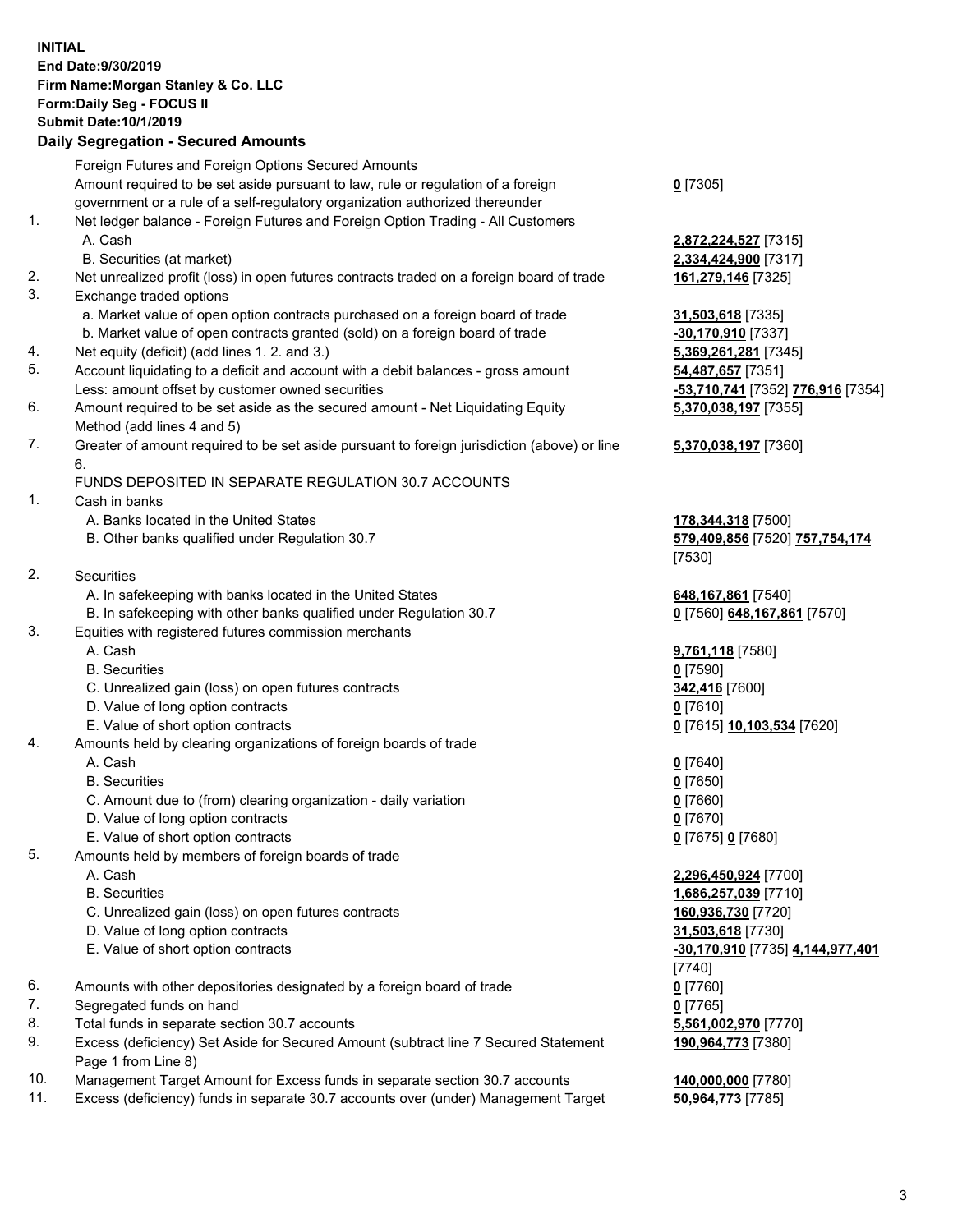**INITIAL End Date:9/30/2019 Firm Name:Morgan Stanley & Co. LLC Form:Daily Seg - FOCUS II Submit Date:10/1/2019 Daily Segregation - Segregation Statement** SEGREGATION REQUIREMENTS(Section 4d(2) of the CEAct) 1. Net ledger balance A. Cash **11,901,754,030** [7010] B. Securities (at market) **6,542,688,615** [7020] 2. Net unrealized profit (loss) in open futures contracts traded on a contract market **-1,595,667,493** [7030] 3. Exchange traded options A. Add market value of open option contracts purchased on a contract market **429,145,314** [7032] B. Deduct market value of open option contracts granted (sold) on a contract market **-291,843,482** [7033] 4. Net equity (deficit) (add lines 1, 2 and 3) **16,986,076,984** [7040] 5. Accounts liquidating to a deficit and accounts with debit balances - gross amount **379,082,423** [7045] Less: amount offset by customer securities **-378,863,910** [7047] **218,513** [7050] 6. Amount required to be segregated (add lines 4 and 5) **16,986,295,497** [7060] FUNDS IN SEGREGATED ACCOUNTS 7. Deposited in segregated funds bank accounts A. Cash **3,687,375,760** [7070] B. Securities representing investments of customers' funds (at market) **0** [7080] C. Securities held for particular customers or option customers in lieu of cash (at market) **838,321,347** [7090] 8. Margins on deposit with derivatives clearing organizations of contract markets A. Cash **6,869,062,598** [7100] B. Securities representing investments of customers' funds (at market) **0** [7110] C. Securities held for particular customers or option customers in lieu of cash (at market) **5,704,367,268** [7120] 9. Net settlement from (to) derivatives clearing organizations of contract markets **27,091,902** [7130] 10. Exchange traded options A. Value of open long option contracts **429,145,314** [7132] B. Value of open short option contracts **-291,843,482** [7133] 11. Net equities with other FCMs A. Net liquidating equity **12,064,042** [7140] B. Securities representing investments of customers' funds (at market) **0** [7160] C. Securities held for particular customers or option customers in lieu of cash (at market) **0** [7170] 12. Segregated funds on hand **0** [7150] 13. Total amount in segregation (add lines 7 through 12) **17,275,584,749** [7180] 14. Excess (deficiency) funds in segregation (subtract line 6 from line 13) **289,289,252** [7190] 15. Management Target Amount for Excess funds in segregation **235,000,000** [7194] **54,289,252** [7198]

16. Excess (deficiency) funds in segregation over (under) Management Target Amount Excess